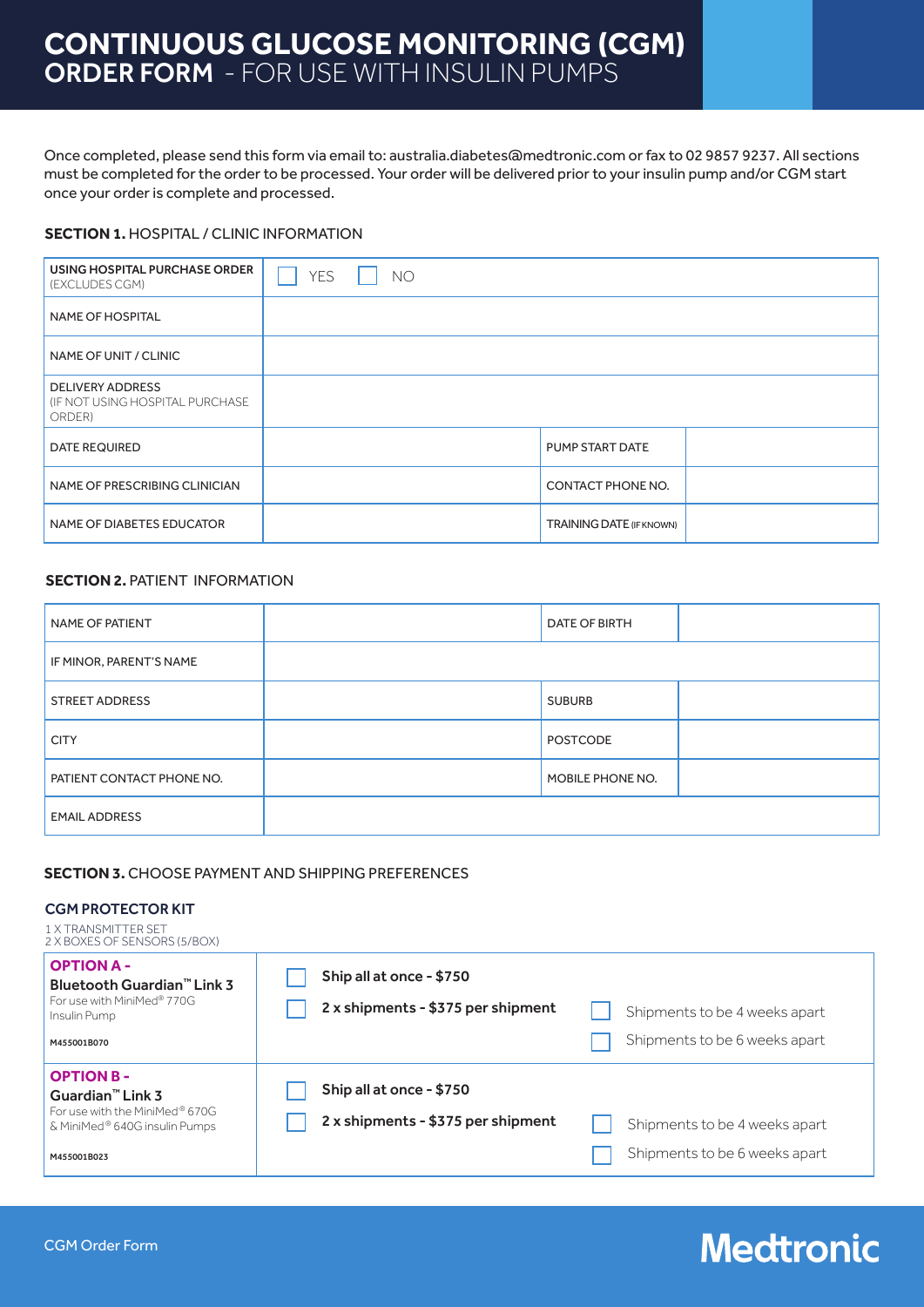#### **SECTION 3. CONTINUED**

#### SENSOR SUBSCRIPTION

1 X TRANSMITTER SET 12 X BOXES OF SENSORS (5/BOX)

| \$250 monthly<br>Enlite™ Sensor<br>For use with Mini Link Transmitter                                                        | <b>Transmitter at Start</b><br><b>Transmitter at End</b> |
|------------------------------------------------------------------------------------------------------------------------------|----------------------------------------------------------|
| \$250 monthly<br>  Guardian™ Sensor 3<br>For use with Guardian Link 3 Transmitter<br>8 Bluetooth Guardian Link 3 Transmitter | <b>Transmitter at Start</b><br><b>Transmitter at End</b> |

NOTE: This form is to be completed for the purposes of ordering Medtronic CGM in Australia and New Zealand. A healthcare professional must complete and sign this form in order to confirm that CGM has been recommended to the intended recipient ('the Patient') and that the healthcare professional will facilitate training for the Patient in the use of CGM. A healthcare professional may sign this form on behalf of the Patient, provided that they have obtained the Patient's consent to do so and that they have communicated the content and meaning of Section 6 to the Patient. This form must be completed in full to enable it to be processed. Please ensure you print clearly on this form.

#### **SECTION 4. PAYMENT INFORMATION**

Medtronic will arrange payment directly with the Patient on receipt of this form as per Section 7. A Medtronic Diabetes Therapy Consultant will contact the Patient via phone or email to arrange for payment to be made via credit card. The Patient is responsible for ensuring that they have made payment prior to the intended CGM initiation date.

#### **SECTION 5.** HEALTH CARE PROFESSIONAL ATTESTATION & SIGNATURE / DATE

|                                                                                                                                                                                                                                                                                                           | Please note that Stamps are not acceptable. Signature and date must be handwritten:                                                                                                                                                                                                                                                     |
|-----------------------------------------------------------------------------------------------------------------------------------------------------------------------------------------------------------------------------------------------------------------------------------------------------------|-----------------------------------------------------------------------------------------------------------------------------------------------------------------------------------------------------------------------------------------------------------------------------------------------------------------------------------------|
|                                                                                                                                                                                                                                                                                                           | I certify that I am a registered Healthcare Professional and that the named patient is indicated for treatment using the CGM<br>ordered. I agree to train the Patient in the operation of the CGM ordered in Section 3.                                                                                                                 |
|                                                                                                                                                                                                                                                                                                           | I confirm that a copy of this order will be retained as part of the patient's medical record. I understand that Medtronic disclaims<br>all liability with respect to the falsification or modification of this attestation of clinical need and my confirmation that my patient<br>consents to my sharing of their data with Medtronic. |
| I confirm that I have communicated the privacy statement above to my patient and obtained their permission to share their<br>personal and sensitive data with Medtronic.<br>(If this box is ticked and the section is signed by the required signatory, the Patient does not need to sign this document). |                                                                                                                                                                                                                                                                                                                                         |
|                                                                                                                                                                                                                                                                                                           | Prescribing Clinician's Signature:<br>Date:                                                                                                                                                                                                                                                                                             |

#### **SECTION 6.** PATIENT ATTESTATION & SIGNATURE / DATE

| Please tick all that apply: |                                                                                                                                                                                                                                                                                                              |  |
|-----------------------------|--------------------------------------------------------------------------------------------------------------------------------------------------------------------------------------------------------------------------------------------------------------------------------------------------------------|--|
|                             | I confirm my intention to participate in the StartRightTM program of personalised coaching services related to this technology.                                                                                                                                                                              |  |
|                             | I authorise a Medtronic representative to register a new MiniMed eShop account on my behalf. It will be my responsibility<br>to update the temporary password provided to a new secure password, and update any personal details where required.                                                             |  |
|                             | I confirm that I have read and understood the privacy statement on Page 3 and consent to Medtronic collecting and storing my<br>sensitive personal details in accordance with the Medtronic Privacy Policy. I understand I can withdraw my consent to receiving<br>communication from Medtronic at any time. |  |
|                             | <b>Patient Signature:</b><br>Date: the contract of the contract of the contract of the contract of the contract of the contract of the contract of the contract of the contract of the contract of the contract of the contract of the contract of the cont                                                  |  |

**WHAT WILL HAPPEN NOW:** You will receive an email within 72 hours with a eShop username and temporary password. You will need to log in and enter credit card payment details to complete the order via: https://eshop.medtronic-diabetes.com.au If enrolled into the StartRight program, you will receive a call from the StartRight consultant prior to your next appointment.

#### IMPORTANT - PLEASE READ

· Prices are GST exempt · The glucose sensor storage temperature is between 2C and 30C at all times. The shelf life of the sensors is 6 months (Enlite Sensor) or 12 months (Guardian Sensor 3) from date of manufacture · Delivery is ex stock (Sydney) via courier. FOR INQUIRIES: Please call 1800 777 808

# **Medtronic**